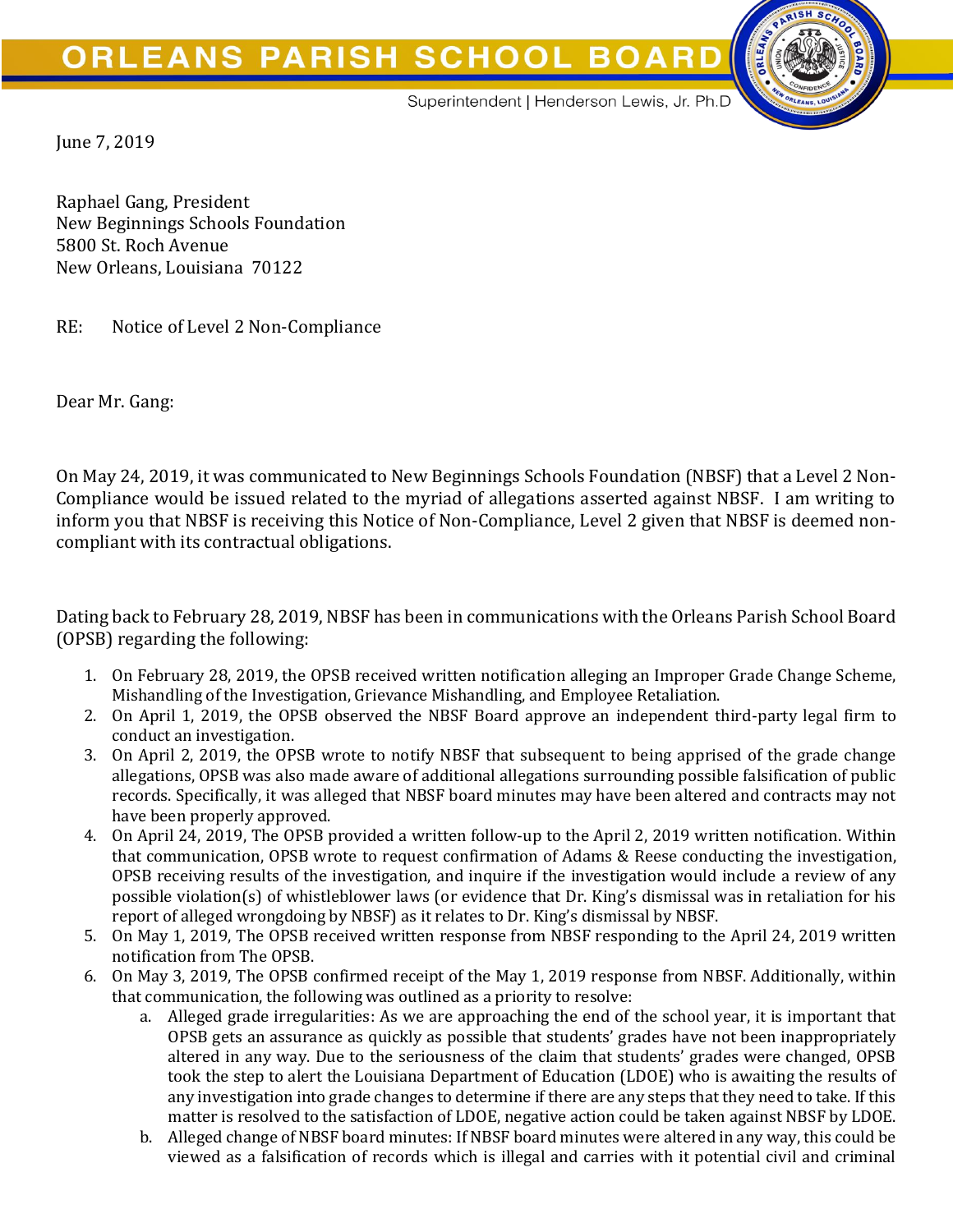penalties. It is OPSB's expectation that if NBSF discovers any illegal activity, such activity must be reported to the appropriate authorities, consistent with any applicable laws, as well as to OPSB for appropriate action.

- c. Alleged improper award of contracts: If contracts it is determined that any contracts were awarded in contravention of the law or NBSF policies, it is OPSB's expectation that such determination be reported to the appropriate authorities and to OPSB for appropriate action.
- d. Investigative reports: OPSB has asked to be kept apprised of the investigation that NBSF has initiated. OPSB is continuing to monitor the outstanding allegations to determine any next steps that must be taken as your authorizer. In order to determine whether the allegations have been resolved to our satisfaction, OPSB must know the details of your investigation. This includes understanding what documentation and information was reviewed, what information was discovered and what remedies were undertaken to address the issues revealed by the allegations. Thus OPSB is requesting that NBSF provide a written report at the conclusion of the investigation. This report should summarize the details of the investigation, including documents reviewed and persons interviewed. This report should also discuss any conclusions reached and summarize any corrective action taken or planned by NBSF as a result of the investigation.
- 7. On May 8, 2019, The OPSB sent a written request for a meeting to discuss the status of the ongoing investigation and OPSB's expectations in light of the investigation coming to a close within the coming weeks.
- 8. On May 13, 2019, The OPSB and NBSF Board Chair convened to discuss the current status of the grade irregularities, alleged change of NBSF board minutes, alleged improper award of contracts, alleged employee retaliation, and upcoming CEO search.
- 9. On May 24, 2019, The OPSB sent written notification that it has come to our attention that there are possible grade changes involving the current 2018-2019 graduating class of John F. Kennedy at Lake Area and that OPSB's scope has now expanded to include a review of these additional allegations and any pertinent facts surrounding them.
	- a. This most recent grade change incident was communicated to OPSB by NBSF. The third party investigation NBSF initiated revealed additional instances of grade changes/alterations that involved the graduating class of 2019. As a result of this discovery, several members of the leadership at John F. Kennedy were terminated.
	- b. The full scope of this discovery is still under review, including the number of students impacted and to what extent the grade changes occurred.

Specific areas of non-compliance are:

- Multiple allegations of grade changes, the most concerning are the allegations around changes that affect student qualifications for graduation
	- o The first allegation asserted by Dr. King is still under review by NBSF and a final determination has not been reached.
	- $\circ$  The second allegation reported to OPSB by NBSF is also still under review to determine the full scope. While it has been confirmed that grades have been changed, the full impact is still being determined.
- Failure to have safeguards in place to prevent staff and leadership from accessing systems to alter student files and records after being put on notice of possible misconduct
	- $\circ$  After the first report of grade changes was asserted, there was nothing provided to OPSB to indicate that NBSF took any steps to address the ability of staff to go into systems and make changes to grades. This is supported by the second incident that occurred and was reported to OPSB by NBSF.
- Allegations that public records (i.e. board meeting minutes) were falsified or otherwise altered
	- o OPSB shared this allegation with NBSF, but has received no information to dispute the validity of this allegation.
- Allegations that contracts were procured in violation of NBSF's board policies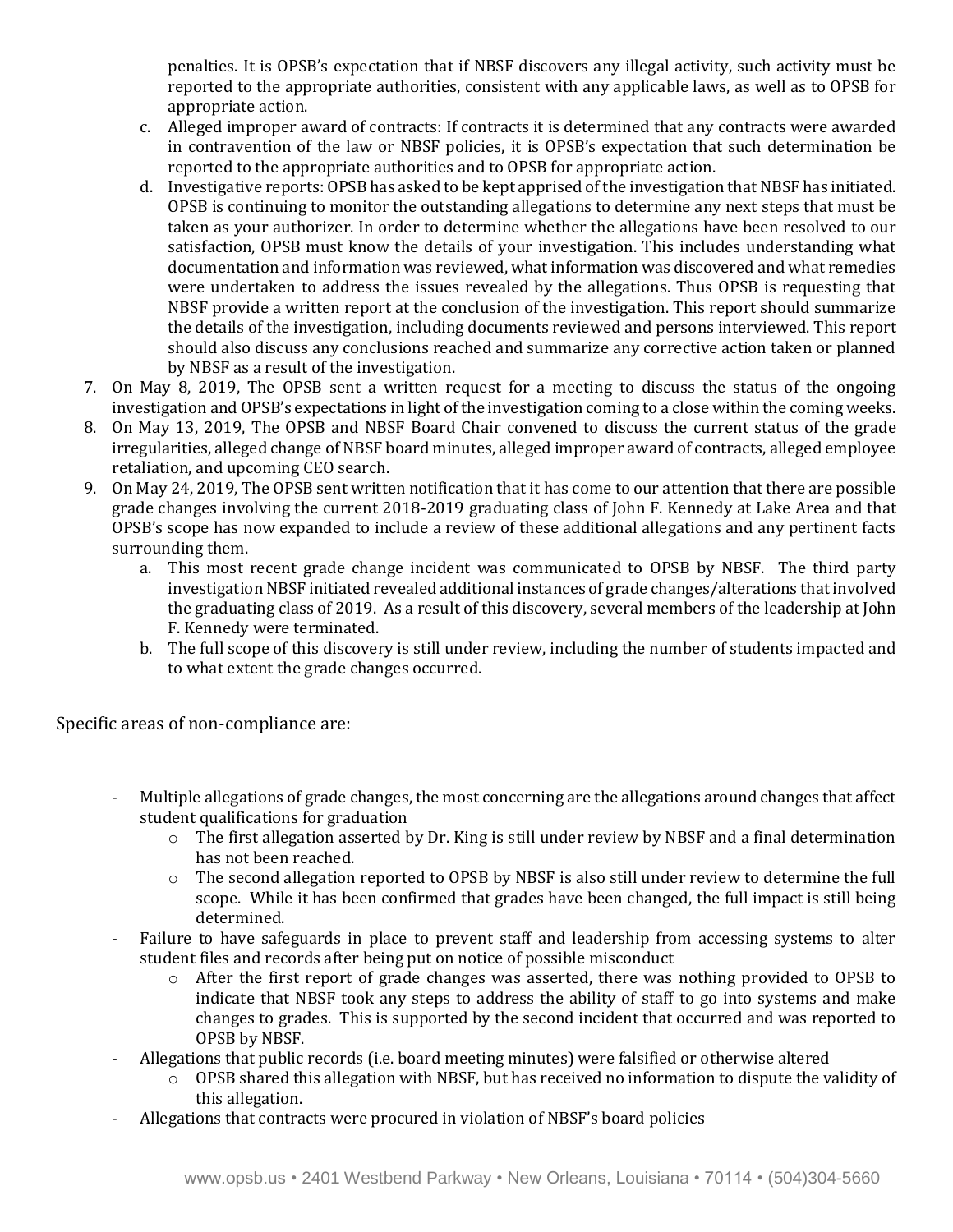$\circ$  OPSB shared this allegation with NBSF, but has received no information to dispute the validity of this allegation.

This Level 2 Notice will remain open until NBSF is deemed compliant. Additionally, while the investigations (OPSB's internal investigation and NBSF's external investigations) remain open and ongoing, this Level 2 Notice will also remain open and is subject to revisions as allegations are confirmed or additional facts arise. At the close of all investigations, OPSB will communicate with NBSF if there are any updates to this Level 2 Notice.

Because of the seriousness of the allegations asserted against NBSF, I am also informing you that revocation is being considered. At the close of the investigations, if it is found that any of these allegations have merit, I will send a separate communication officially notifying NBSF of my decision to initiate revocation proceedings. As provided by law, your operating agreement may be revoked upon a determination of the following non-exhaustive list of actions:

- The board committed a material violation of the Operating Agreement;
	- $\circ$  Failure to follow law and policy as it relates to maintaining accurate student records
	- o Failure to follow law and policy as it relates to maintaining accurate public records (i.e. board meeting minutes)
- Egregious and/or consistent violation of applicable federal, state or local law or OPSB policies;
	- o Multiple incidents of grade changes/alterations
- Gross mismanagement of public funds;
	- o Award of a contract without following charter board policy
- Commission of financial malfeasance;
	- o Award of a contract without following appropriate policy
	- Imminent threat to the health, safety and/or welfare of students.
		- o The grade changes affecting the current graduating class have prevented the students from receiving diplomas or transcripts which prevents the students from progressing to the next phase in their academic futures (i.e. college or other continuing academics)

Law, OPSB Board Policy and the Operating Agreements allow for immediate termination of the charter operating agreement for any imminent threat to the health, safety and welfare of students. However, in light of the academic year having come to a close, OPSB is instead instituting the following immediate actions which allow for OPSB to closely monitor the activities which gave rise to the concern for the welfare of the students. At this time, given the documented non-compliance and seriousness of the allegations currently under review, OPSB is requiring that NBSF adhere to the following set of actions. OPSB is also instituting additional measures which will take effect July 1, 2019 and continue until the resolution of this Level 2 Non-Compliance:

- **1. NBSF must submit quarterly reports (due by the 30th of September, December, March, and June) to OPSB with the following information:**
	- a. Copies of minutes from any meetings of the NBSF Board of Directors;
	- b. Copies of any contracts issued;
	- c. Monthly financial reports for the each month of the quarter; and
	- d. List of all payments issued that exceed \$10,000 with proper invoice or backup for such payments.